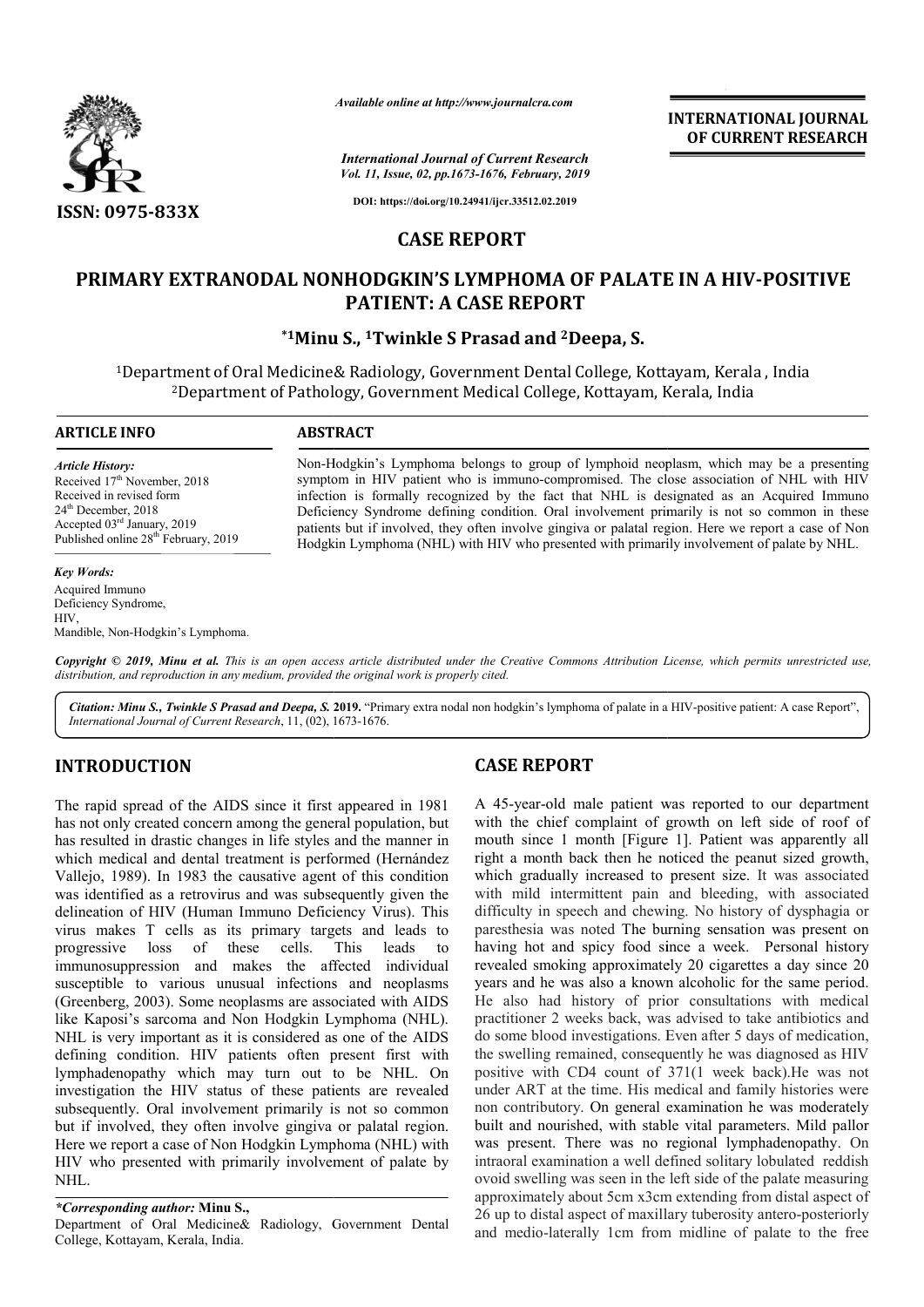gingival margin of 26 to 28 region. Surrounding mucosa appears to be normal. On palpation it was non-tender, soft to mildly firm in consistency with smooth surface and well defined margin. Easily bleeds on palpation. Other findings were mesial proximal caries in 15, cervical abrasion in 14, 24, 25, and generalized stains and deposits with severe halitosis.

Based on the clinical findings, positive history of habits and HIV, a provisional diagnosis of malignant neoplasm associated with HIV was made with the following conditions as differential diagnosis, i.e.:

- Peripheral giant cell granuloma
- Pyogenic granuloma
- Benign lymphoid hyperplasia
- Lymphoblastic leukemia
- Necrotising sialometaplasia and
- Minor salivary gland tumor.

In addition, the patient was subjected to the following investigations:

- Routine blood examination
- Radiograph-OPG
- Vitality test
- Incisional biopsy.

Except raised ESR (110mm/hr) other hematological investigations were normal. Radiograph [Figure 2] revealed normal bony trabeculae in 26,27 and 28 region. The teeth associated with lesion (26, 27, 28) showed positive response in vitality test. Histopathology [Figure 3] showed tissue lined by stratified squamous epithelium with focal pseudoepitheliomatous hyperplasia and ulceration. Subepithelial tissue shows a neoplasm composed of large round cells arranged in diffuse sheets. Cells show scanty to moderate cytoplasm, illdistict cell border, large round vesicular nucleus with prominent single nucleoli in most of them. A few plasmacytoid forms also noted. Chronic inflammatory cell infiltration noted near the ulcerate area. Stroma is scanty and shows ectatic blood vessels.



**Figure 1. Intraoral picture showing the palatal mass**



**Figure 2. OPG revealing normal bone architecture in relation to maxillary molars**



**Figure 3H&E, (hematoxylin and eosin), composed of large round cells arranged in diffuse sheets, with scanty to moderate cytoplasm, illdistict cell border, large round vesicular nucleus with prominent single nucleoli in most of them.**



**Figure 4. Photomicrograph IHC(40X) neoplastic cells showing strong positivity to CD20**

Reticulin study shows condensation of reticulin fibers around individual neoplastic cells. Based on these findings a diagnosis of high grade Non Hodgkins lymphoma (NHL) was given. For further confirmation of NHL immunohistochemistry was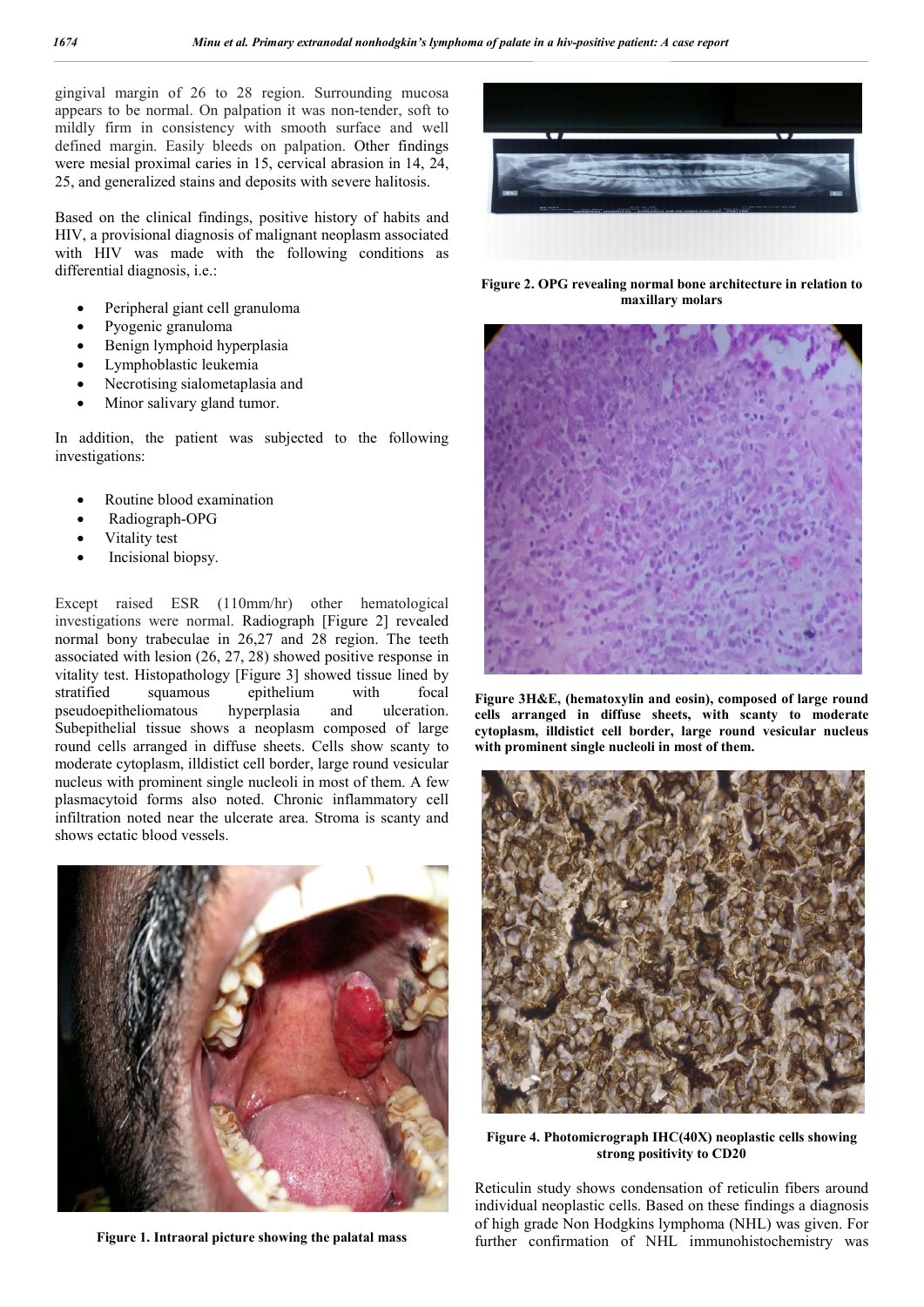advised. Immunohistochemistry [Figure 4] was positive for CD20 marker and was suggestive of B cell lymphoma. He was referred to the oncologist. The oncologist confirmed that the lymphoma was localized to the left posterior palate only, without any diffuse disease or nodal involvement. He was categorized as stage IAE primary maxillary NHL. The patient was started on anti-retroviral treatment. Chemotherapy was advised by the oncologist and a total of three cycles were suggested at the gap of every 3 weeks. The treatment regimen followed was that of classical CHOP therapy which comprised of using cyclophosphamide, doxorubicin (hydrodoxorubicin), vincristine (oncovin), and prednisolone. At the end of two cycles the swelling started regressing in size and totally disappeared after three cycles.

## **DISCUSSION**

Lymphomas are a diverse group of neoplasms affecting the lympho-reticular system. Lymphomas have been traditionally divided into Hodgkin's disease and non- Hodgkin's disease. Hodgkin's disease often presents as nodal disease, commonly involving cervical, axillary, and inguinal nodes, whereas non-Hodgkin's disease may develop extra-nodally, outside the lymphoid system and can occur in stomach, salivary glands, and rarely in oral cavity and jaws (Kini, 2009). The exact etiology of lymphomas is unknown however genetic predisposition, immunodeficiency state like HIV, recipients under transplantation and chromosomal translocation has been implicated (Mahima, 2012). Lymphomas are second only to squamous cell carcinoma in the frequency of malignant neoplasms involving the soft tissues of head and neck region, which usually affects the lymph nodes. NHL are a group of highly diverse malignancies and have great tendency to affect organs and tissues that do not ordinarily contain lymphoid cells. Twenty-thirty percentage of NHL arise from extra-nodal sites (Sankaranarayanan, 2005). The head and neck is the second most common region for the extra-nodal lymphoma, the first being the gastro intestinal tract (Sankaranarayanan, 2005). NHL rarely manifests as a primary malignancy in the head and neck region of  $>1\%$  and may give an important clue for undiagnosed HIV infection (Pratibha, 2004). Among various head and neck sites, Waldeyer's ring, which is the area encompassed by the nasopharynx, tonsil, and base of the tongue, is the most often involved by malignant lymphoma. The nose, para-nasal sinuses, orbit and salivary glands are the other sites affected in head and neck region. Involvement of the oral cavity is not common. The maxilla is affected more commonly than the mandible (Sankaranarayanan, 2005). Palate and gingiva account for almost 70% of lesions in maxilla (Eisenbud, 1984 and Slootweg, 1985) as seen in our case.

It more commonly affects the middle aged and the elderly (40- 80 yrs) with slight male predilection with a male to female ratio of 3:2 (Kini, 2009). There is reversal of the incidence of NHL among young HIV-positive patients. HIV patients are at 60 times higher risk than the general population and around 3% of HIV-infected people develop lymphomas (Sankaranarayanan, 2005). In our case, patient was only 45 years old with good general health. Secondary organ involvement along with the primary in the oral cavity is generally observed<sup>5</sup>but in our case there was no other involvement except for primary intraoral mass. Primary lymphoma of the bone was first described by Parker and Jackson as primary reticular cell sarcoma of bone (Kini, 2009). Clinical features of lymphoma of the oral region are not

characteristic. They occur as local bony swelling, tooth mobility, painless inflammation of the mucosa with or without ulcerations, and rarely facial or dental pain. Additional observations include trismus, otalgia, gingival ulceration, sinusitis, or cervical lymphadenopathy (Kini, 2009 and Sankaranarayanan, 2005). In our case, the patient was aware of the slow growing swelling that was not painful and of short duration. Specific and evident radiological signs of bone involvement may be absent in 10-20% of cases. Our patient presented with mass over palate with no underlying bony destruction. The radiographic findings usually are those of periapical inflammatory processes or osteitis. Diffuse trabecular honeycomb images are occasionally observed. Those may be the images of cortical destruction and invasion of the maxillary sinus (Kini, 2009 and Sankaranarayanan, 2005). More aggressive B-cell lymphomas present with large abdominal or mediastinal masses (Mahima, 2012). The diagnosis is usually based on histopathological findings and advanced investigations like immunohistochemistry and the attributed markers for B cell lymphoma include CD 20, CD79a, MB2, CD30 (Harris, 2000 and Patil, 2010). Spencer et al reviewed 40cases where Pan B cell markers (CD20, CD79a) established B cell lineage in 39 cases (Kemp, 2008).

In our case immunohistochemistry was positive for CD20 marker and was suggestive of B cell lymphoma. NHL can be managed by chemotherapy, radiotherapy, and surgery in various combinations.NHL arising in bone is best treated by chemotherapy and may not require radiotherapy (Kini, 2009). Generally, a combination of chemotherapy (cyclophosphamide, doxorubicin, vincristine, prednisone) and field radiation is recommended for treatment. Monoclonal antibodies directed against antigens or within the lymphoma and injection of interferon have also been used (Pratibha, 2004). Radiotherapy in the range of 2400-5600cGy (35-40Gy) delivered in 180cGy daily fractions has proven successful in early cases (Mahima, 2012). Radioimmunotherapy has been employed as a new therapy for relapse cases. Yttrium90, Iodine131, ibritumomabtiuxetan are the currently used radioimmunoconjugates (Greenberg, 2008). Survival is excellent in localized disease, whereas disseminated disease seems less favorable (Lozada-Nur, 1996). The prognosis of the disease is good with a maximum of 5-year survival rate in 30% of cases after therapy. The disease may occasionally progress into a diffuse pattern with cutaneous nodules and plaques which undergo blast transformation or rarely turn into leukemia (Slootweg, 1985). Currently, the median survival rate of patients with AIDS related to lymphomas after treatment is 5-11months (Lozada-Nur, 1996). In contrast, the response of the non-HIV-positive population to aggressivechemotherapy in the absence of immuno-suppression has highly been effective; 65% to 85% experienced a complete survival response and 50% to 75% attained long-term survival (Lozada-Nur, 1996). Patients older than 60, with stages 3 and 4 and severe extranodal places of involvement will have an unfavorable prognosis.

#### **Conclusion**

In conclusion, though the NHL involving the oral region is uncommon, it should always be considered in the differential diagnosis of benign and malignant lesions in this region, because the treatment and prognosis of these conditions is quite different. Even though a dentist does not treat malignant lymphomas, he/ she may be the first to diagnose the lesion.